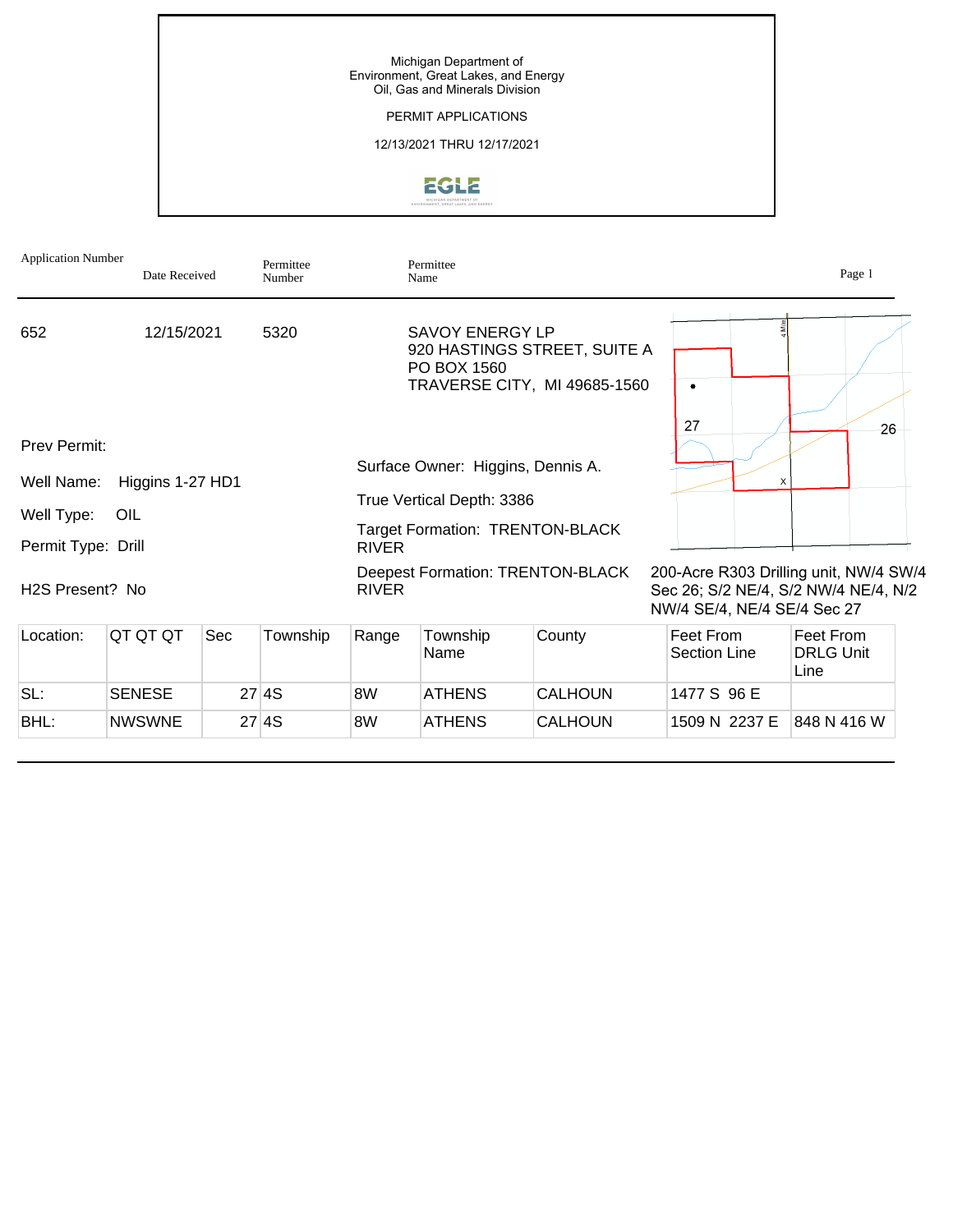

| Permit<br>Number | .<br>Permittee<br>Number | ∙rmittee<br>Name | age' |  |
|------------------|--------------------------|------------------|------|--|
|                  |                          |                  |      |  |

# **PLUGGING INSTRUCTIONS ISSUED:**

| 23986 | 491 | <b>CONSUMERS ENERGY</b> |
|-------|-----|-------------------------|
|       |     | <sub>CO</sub>           |

1945 W PARNALL RD JACKSON, MI 49201

API Well Number: 21-099-23986-00-00

Well Name: CONSUMERS POWER CO R-119

Plug Inst. Issue Date: 4/8/2021

| Location | <b>IQT QT QT</b> | <b>I</b> Sec <i>Township</i> | Range | Township Name | County         | Feet From<br>Section Line | IFeet From DRLG I<br>Unit |
|----------|------------------|------------------------------|-------|---------------|----------------|---------------------------|---------------------------|
| ISL:     | <b>CNNESE</b>    | I4N                          | 13E   | <b>RAY</b>    | IMACOMB        | 1660 N 660 E              | 1660 N 660 E              |
| BHL:     | ICNNESE          | I4N                          | 13E   | <b>RAY</b>    | <b>IMACOMB</b> |                           |                           |

Comment: App to P&A expires on 4/8/2022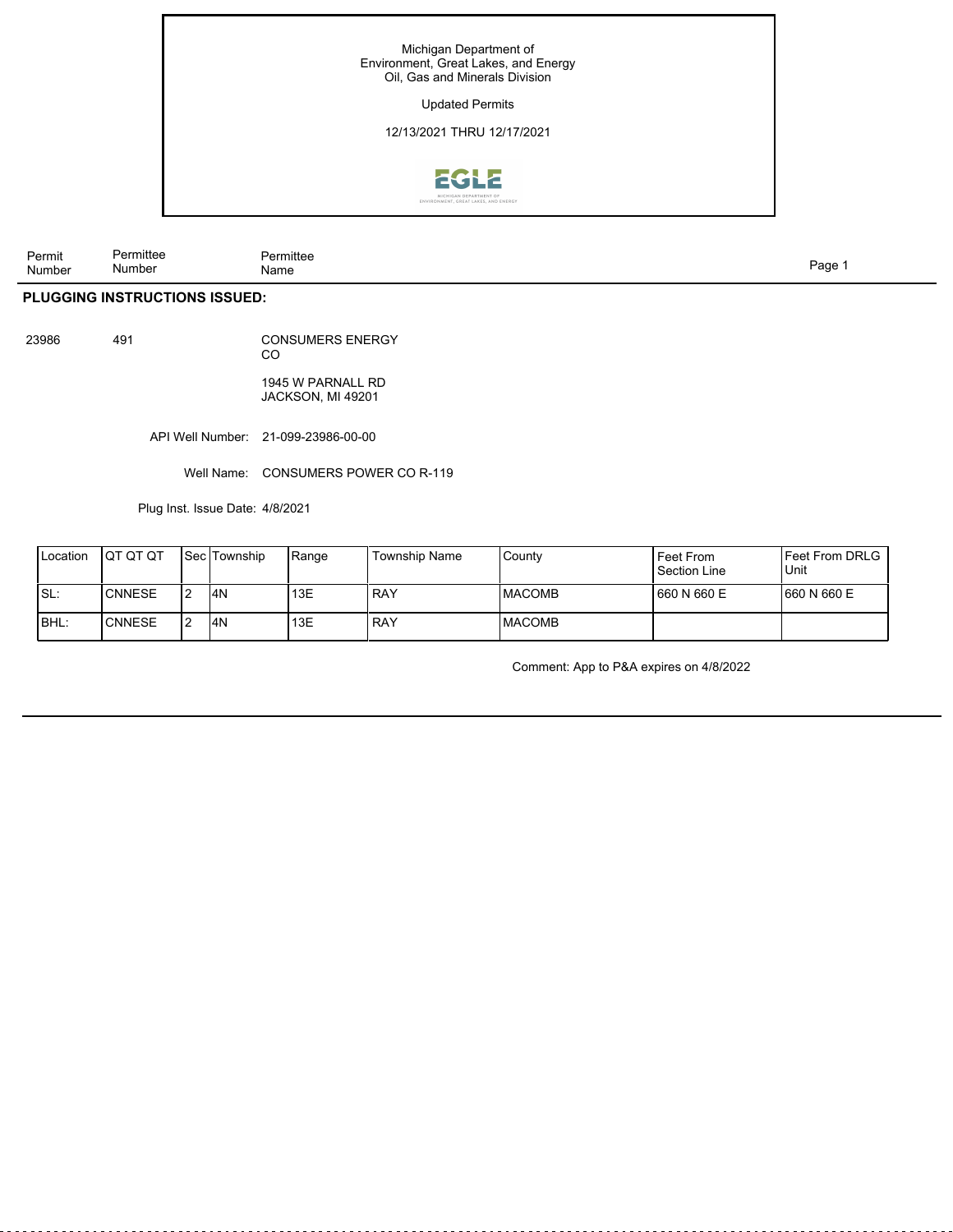## UPDATED PERMITS

12/13/2021 THRU 12/17/2021



| Permit<br>Number | $1 - \frac{1}{2}$<br>Number | nitte.<br>Name<br>. | auc<br>$\cdot$ |
|------------------|-----------------------------|---------------------|----------------|
|------------------|-----------------------------|---------------------|----------------|

## **RECORD OF WELL PLUGGING:**

| 17425 | 491 | <b>CONSUMERS ENERGY</b><br>CO |
|-------|-----|-------------------------------|
|       |     |                               |

1945 W PARNALL RD JACKSON, MI 49201

API Well Number: 21-113-17425-00-00

Well Name: MICHIGAN GAS STORAGE CO 118

Plugging Date: 11/3/2021

| Location | IQT QT QT     |    | l Sec lTownship | Range | <b>Township Name</b> | l Countv          | Feet From<br>Section Line | <b>I</b> Feet From DRLG<br>Unit |
|----------|---------------|----|-----------------|-------|----------------------|-------------------|---------------------------|---------------------------------|
| SL:      | <b>ICSWNE</b> | 19 | 121N            | 7W    | I RIVERSIDE          | <b>IMISSAUKEE</b> | 1660 S 660 W              | 1660 S 660 W                    |
| BHL:     | <b>CSWNE</b>  | 19 | 121N            | 7W    | I RIVERSIDE          | <b>IMISSAUKEE</b> |                           |                                 |

17813 491 CONSUMERS ENERGY CO

1945 W PARNALL RD JACKSON, MI 49201

API Well Number: 21-113-17813-00-00

Well Name: M G S C 167

Plugging Date: 11/8/2021

| <b>I</b> Location | Ιατ οτ οτ |      | <b>Sec Township</b> | Range | Township Name    | County            | Feet From<br>Section Line | <b>IFeet From DRLG</b><br>Unit |
|-------------------|-----------|------|---------------------|-------|------------------|-------------------|---------------------------|--------------------------------|
| ISL:              | ISWSWNW   | l 20 | 121N                | 7W    | <b>RIVERSIDE</b> | <b>IMISSAUKEE</b> | 130 S 75 W                | l 130 S 75 W                   |
| IBHL:             | ISWSWNW   | l 20 | 121N                | 7W    | <b>RIVERSIDE</b> | <b>IMISSAUKEE</b> |                           |                                |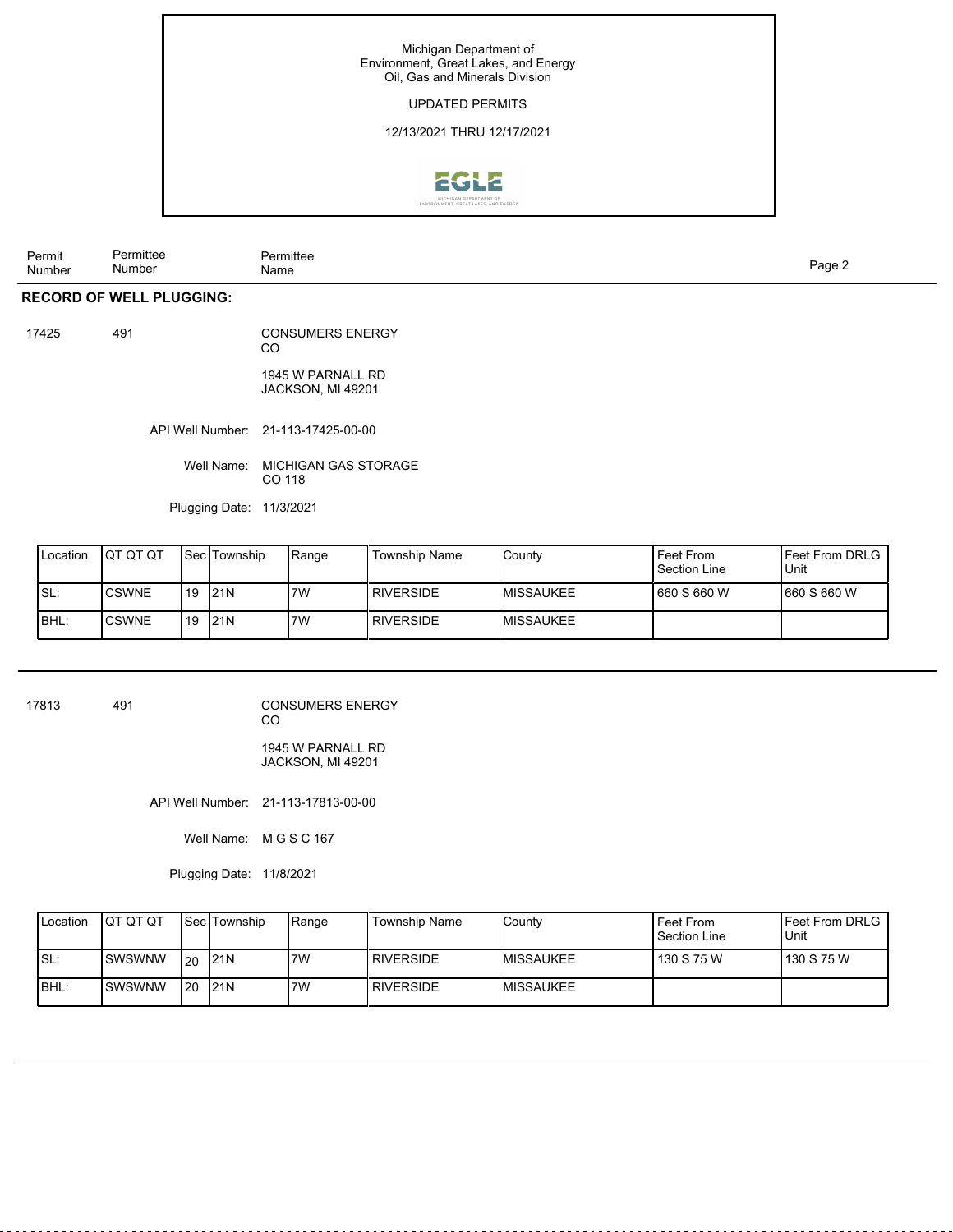## UPDATED PERMITS

## 12/13/2021 THRU 12/17/2021



| Permit<br>Number | Permittee<br>Number      | Permittee<br>Name                                             | Page 3 |
|------------------|--------------------------|---------------------------------------------------------------|--------|
| 17816            | 491                      | <b>CONSUMERS ENERGY</b><br><sub>CO</sub><br>1945 W PARNALL RD |        |
|                  |                          | JACKSON, MI 49201                                             |        |
|                  |                          | API Well Number: 21-113-17816-00-00                           |        |
|                  | Well Name:               | M G S C 170                                                   |        |
|                  | Plugging Date: 11/9/2021 |                                                               |        |

| <b>ILocation</b> | IQT QT QT |     | <b>Sec Township</b> | Range | <b>Township Name</b> | l Countv          | Feet From<br>Section Line | <b>IFeet From DRLG</b><br><b>Unit</b> |
|------------------|-----------|-----|---------------------|-------|----------------------|-------------------|---------------------------|---------------------------------------|
| Is∟:             | ICNNESW   | 120 | 121N                | '7W   | <b>I RIVERSIDE</b>   | <b>IMISSAUKEE</b> | 660 N 660 E               | 1660 N 660 E                          |
| IBHL:            | ICNNESW   | I20 | 121N                | 7W    | I RIVERSIDE          | <b>IMISSAUKEE</b> |                           |                                       |

| 21507 | 491 | <b>CONSUMERS ENERGY</b><br>CO          |  |
|-------|-----|----------------------------------------|--|
|       |     | 1945 W PARNALL RD<br>JACKSON, MI 49201 |  |
|       |     | API Well Number: 21-005-21507-00-00    |  |

Well Name: CONSUMERS POWER 6

Plugging Date: 11/2/2021

| Location | ΙΟΤ ΟΤ ΟΤ | l Sec lTownship | Range | Township Name     | County   | Feet From<br>Section Line | IFeet From DRLG<br>Unit |
|----------|-----------|-----------------|-------|-------------------|----------|---------------------------|-------------------------|
| ISL:     | ISWSWSE   | I4N             | 14W   | <b>I</b> OVERISEL | IALLEGAN | 290 S 75 W                | l 125 S 75 W            |
| IBHL:    | ISWSWSE   | I4N             | 14W   | <b>OVERISEL</b>   | IALLEGAN |                           |                         |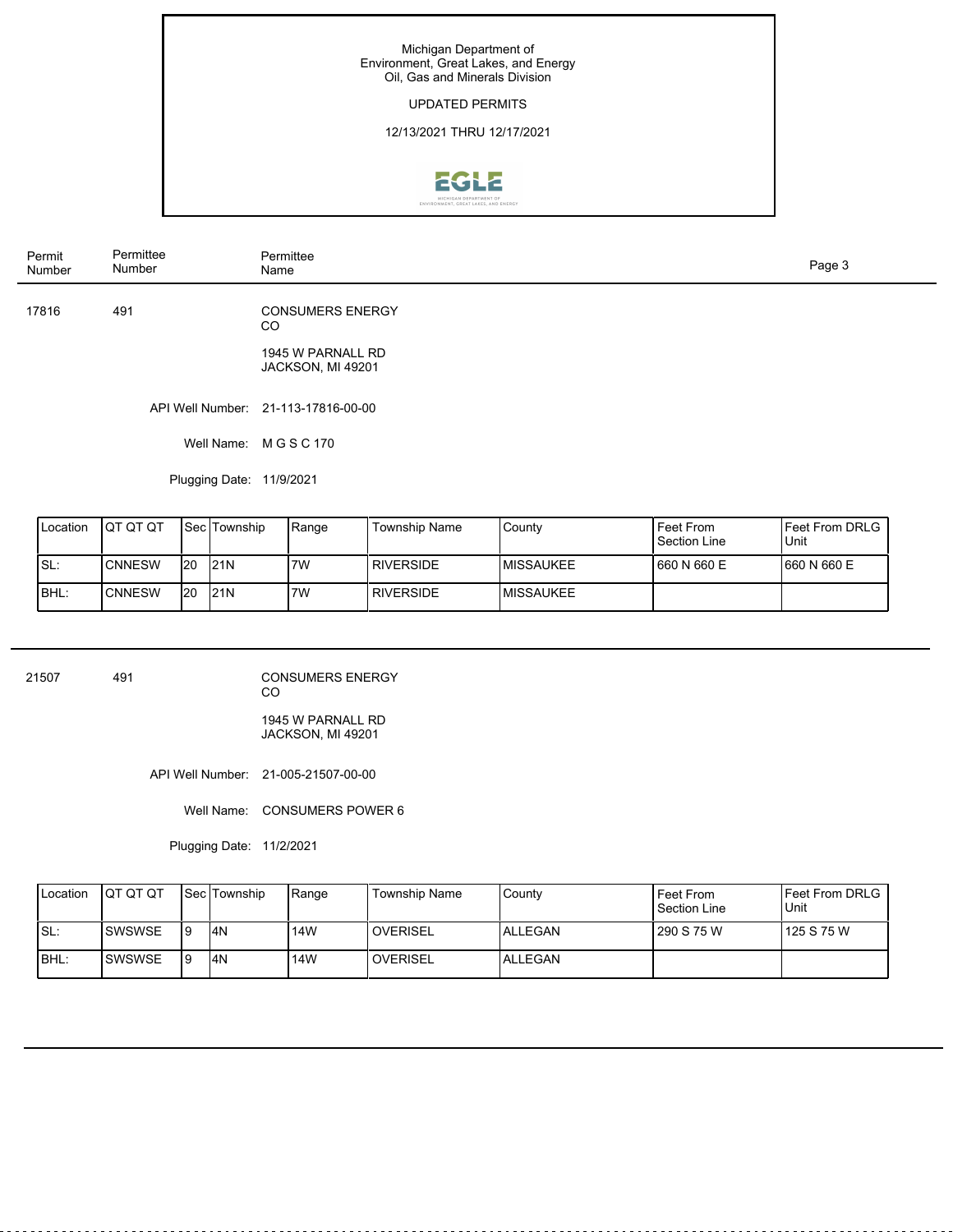## UPDATED PERMITS

## 12/13/2021 THRU 12/17/2021



| Permit<br>Number | Permittee<br>Number | Permittee<br>Name                      | Page 4 |
|------------------|---------------------|----------------------------------------|--------|
| 23986            | 491                 | <b>CONSUMERS ENERGY</b><br>CO          |        |
|                  |                     | 1945 W PARNALL RD<br>JACKSON, MI 49201 |        |
|                  |                     | API Well Number: 21-099-23986-00-00    |        |
|                  | Well Name:          | CONSUMERS POWER CO R-119               |        |

Plugging Date: 10/26/2021

| Location | IQT QT QT     | l Sec lTownship | Range | Township Name | County         | Feet From<br>Section Line | <b>IFeet From DRLG</b><br>Unit |
|----------|---------------|-----------------|-------|---------------|----------------|---------------------------|--------------------------------|
| !SL∶     | <b>CNNESE</b> | I <sub>4N</sub> | 13E   | RAY           | <b>IMACOMB</b> | 1660 N 660 E              | 1660 N 660 E                   |
| BHL:     | <b>CNNESE</b> | I <sub>4N</sub> | 13E   | RAY           | <b>IMACOMB</b> |                           |                                |

32908 103

A N R PIPELINE CO PO BOX 2446

HOUSTON, TX 77252-2446

API Well Number: 21-099-32908-00-00

Well Name: MWPLC M-13

Plugging Date: 12/1/2021

| <b>I</b> Location | IQT QT QT       |      | <b>ISec Township</b> | 'Range | Township Name | County  | Feet From<br>Section Line | IFeet From DRLG<br>Unit |
|-------------------|-----------------|------|----------------------|--------|---------------|---------|---------------------------|-------------------------|
| ISL:              | <b>I</b> SWNESW | 113  | I4N                  | 14E    | LENOX         | IMACOMB | 1533 S 1443 W             |                         |
| IBHL:             | <b>ISWNESW</b>  | l 13 | I4N                  | 14E    | LENOX         | IMACOMB |                           |                         |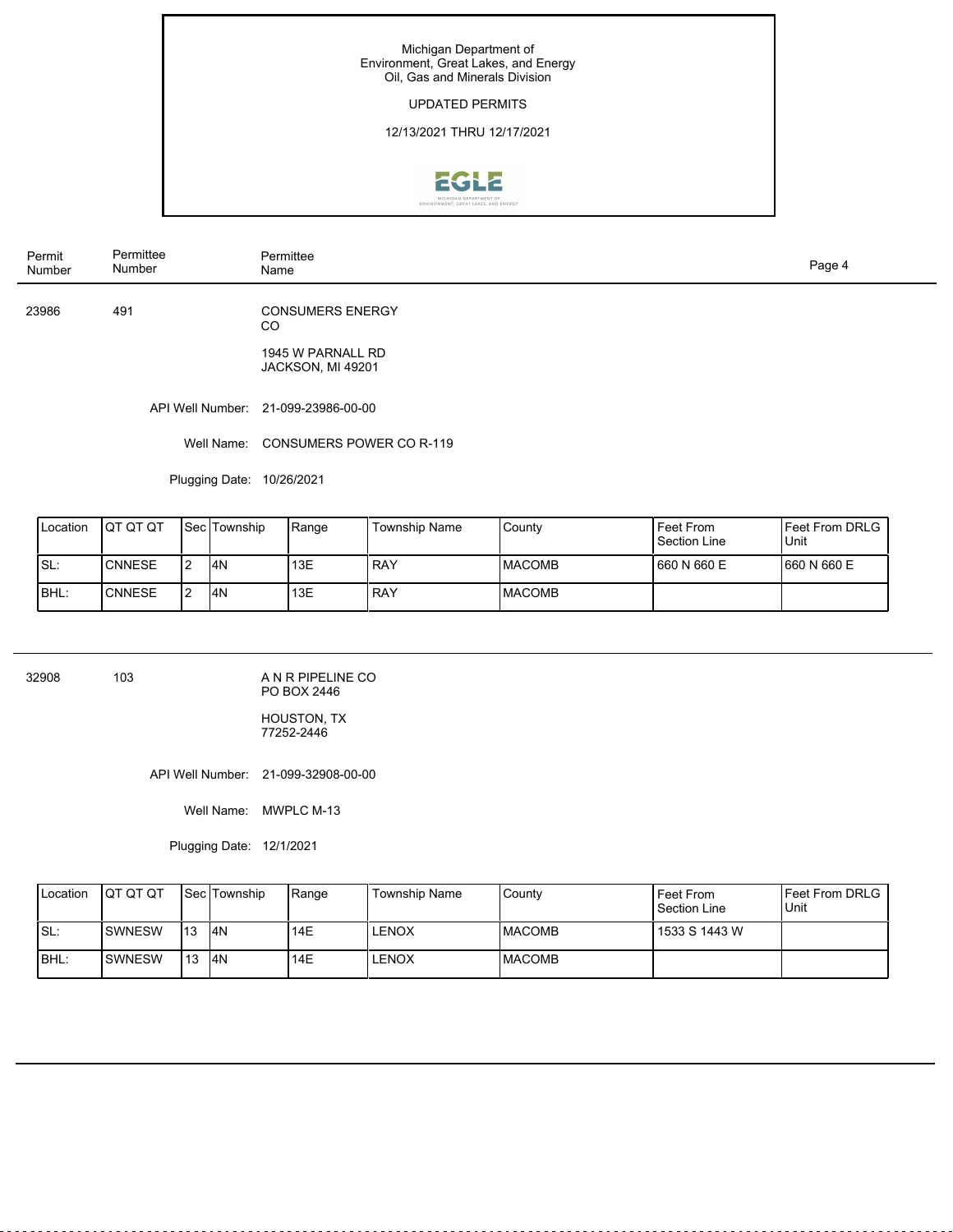## UPDATED PERMITS

12/13/2021 THRU 12/17/2021



| Permit<br>Number | Permittee<br>Number | Permittee<br>Name                                                                           | Page 5 |
|------------------|---------------------|---------------------------------------------------------------------------------------------|--------|
| 3837             | 2545                | CHEVRON ENVIRONMENTAL MANAGEMENT CO<br>2210 West Pine River Road.<br>Breckenridge, MI 48615 |        |
|                  |                     | API Well Number: 21-073-03837-00-00                                                         |        |

Well Name: LEITER, CHARLES E 2

Plugging Date: 5/5/2021

| <b>I</b> Location | <b>IQT QT QT</b> |     | l Sec ITownship | Range | <b>Township Name</b> | l Countv  | Feet From<br>Section Line | l Feet From DRLG<br>Unit |
|-------------------|------------------|-----|-----------------|-------|----------------------|-----------|---------------------------|--------------------------|
| ISL:              | ISWNWNW          | 134 | 115N            | 16W   | SHERMAN              | IISABELLA | l 990 N 330 W             | 330 S 330 W              |
| IBHL:             | ISWNWNW          | 134 | 115N            | 6W    | SHERMAN              | IISABELLA |                           |                          |

55571 7772

LAMBDA ENERGY RESOURCES LLC 12012 Wickchester Suite 300 Houston, TX 77079 USA

API Well Number: 21-101-55571-00-00

Well Name: STATE SPRINGDALE A4-25

Plugging Date: 12/1/2021

| <b>I</b> Location | ΙΟΤ ΟΤ ΟΤ      |           | <b>ISec ITownship</b> | Range | Township Name | County           | Feet From<br>Section Line | <b>IFeet From DRLG</b><br>Unit |
|-------------------|----------------|-----------|-----------------------|-------|---------------|------------------|---------------------------|--------------------------------|
| ISL:              | <b>ISENENE</b> | <b>25</b> | 124N                  | 14W   | I SPRINGDALE  | <b>IMANISTEE</b> | 1925 N 500 E              | 1925 N 500 E                   |
| IBHL:             | ISENENE        | 25        | 124N                  | 14W   | l SPRINGDALE  | <b>IMANISTEE</b> |                           |                                |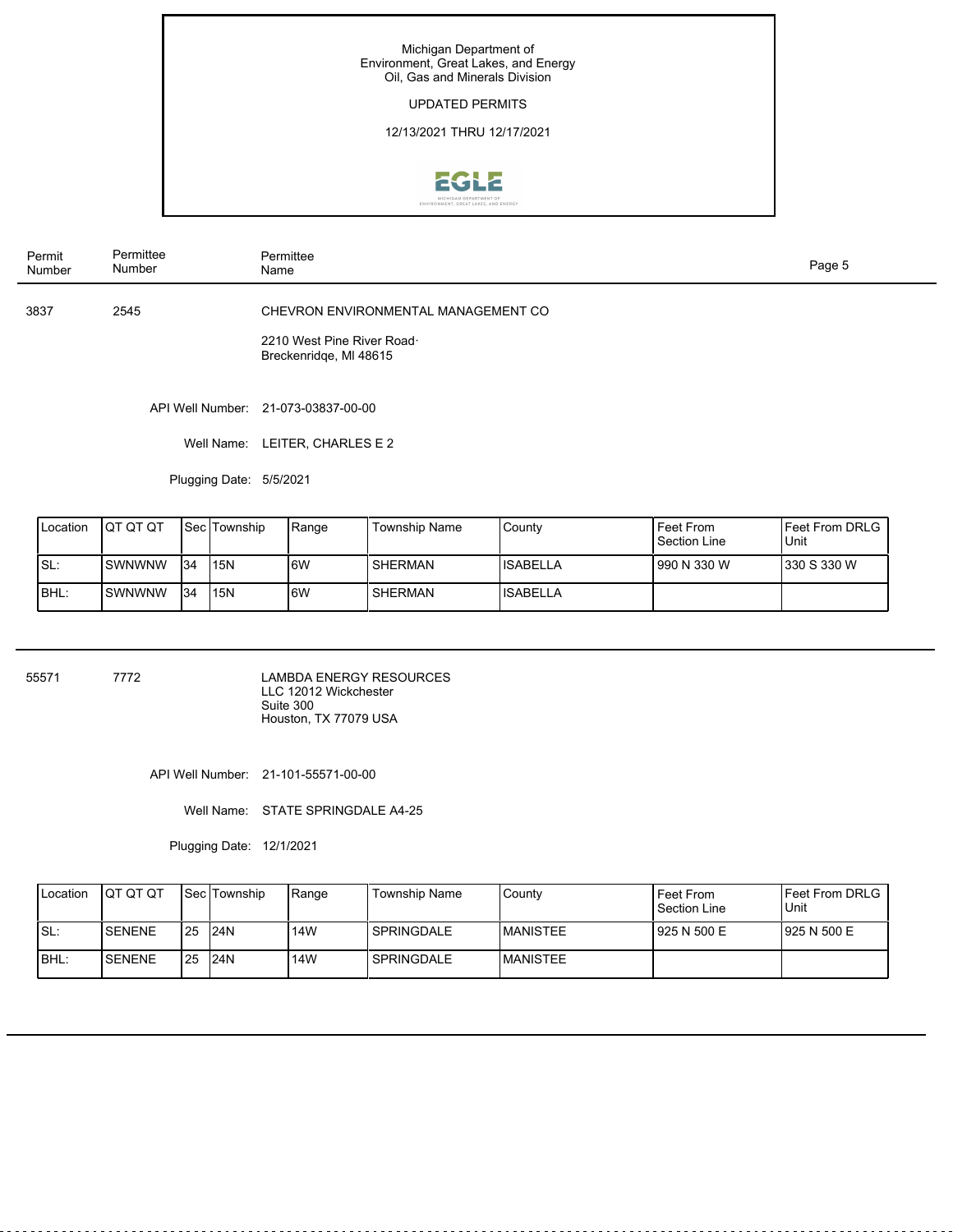## UPDATED PERMITS

12/13/2021 THRU 12/17/2021



| Permit<br>Number | Permittee<br>Number | Permittee<br>Name                                                                           | Page 6 |
|------------------|---------------------|---------------------------------------------------------------------------------------------|--------|
| 5566             | 2298                | CHEVRON ENVIRONMENTAL MANAGEMENT CO<br>2210 West Pine River Road.<br>Breckenridge, MI 48615 |        |
|                  |                     | API Well Number: 21-035-05566-00-00                                                         |        |

Well Name: DOUGLASS, BERT 2

Plugging Date: 7/21/2021

| <b>I</b> Location | <b>IQT QT QT</b> |     | l Sec lTownship | Range | Township Name  | l Countv      | Feet From<br>Section Line | <b>IFeet From DRLG</b><br>l Unit |
|-------------------|------------------|-----|-----------------|-------|----------------|---------------|---------------------------|----------------------------------|
| ISL:              | <b>SENWSW</b>    | 134 | l19N            | 6W    | <b>REDDING</b> | <b>CLARE</b>  | l 990 N 990 W             | 330 S 990 W                      |
| IBHL:             | <b>SENWSW</b>    | 134 | l19N            | 6W    | <b>REDDING</b> | <b>ICLARE</b> |                           |                                  |

6322 2298

CHEVRON ENVIRONMENTAL MANAGEMENT CO

2210 West Pine River Road· Breckenridqe, Ml 48615

API Well Number: 21-035-06322-00-00

Well Name: BICKNELL, J S B-10

Plugging Date: 6/30/2021

| <b>I</b> Location | <b>IQT QT QT</b> |     | <b>Sec Township</b> | Range | Township Name  | County | Feet From<br>Section Line | IFeet From DRLG<br>Unit |
|-------------------|------------------|-----|---------------------|-------|----------------|--------|---------------------------|-------------------------|
| ISL:              | IS2SENW          | 128 | <b>119N</b>         | 6W    | l REDDING      | ICLARE | 330 S 660 E               |                         |
| IBHL:             | IS2SENW          | 128 | <b>119N</b>         | 6W    | <b>REDDING</b> | ICLARE |                           |                         |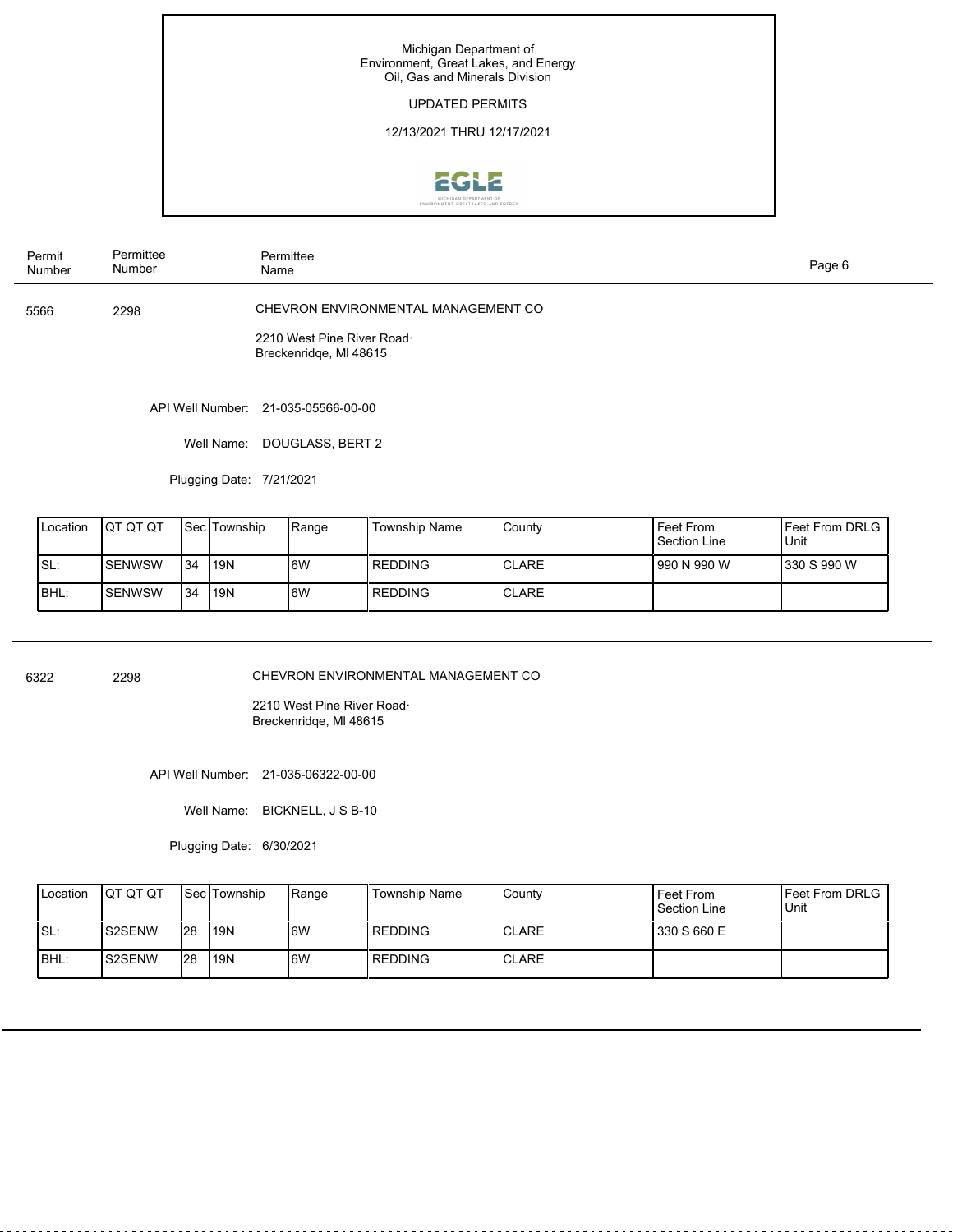

Permit Number Permittee Number Permittee nde and the second state of the second state of the second state of the second state of the Page 7 and the Shape of the Shape of the Shape of the Shape of the Shape of the Shape of the Shape of the Shape of the Shape of th

## **APPLICATIONS TO CHANGE WELL STATUS:**

10799 8139

MUSKEGON OPERATING COMPANY LLC 1425 S MISSION RD

#### MOUNT PLEASANT, MI 48858

API Well Number: 21-017-10799-00-00

Well Name: PHILLIP, ANNA KIRCHER 8

Approval Date: 12/14/2021

| Location | IQT QT QT     | l Sec lTownship | 'Range | <b>Township Name</b> | l Countv | Feet From<br>Section Line | <b>IFeet From DRLG</b><br>Unit |
|----------|---------------|-----------------|--------|----------------------|----------|---------------------------|--------------------------------|
| SL:      | <b>SESENE</b> | 114N            | 4E     | I MONITOR            | IBAY     | 653 S 315 E               |                                |
| IBHL:    | <b>SESENE</b> | <b>114N</b>     | l4E    | I MONITOR            | IBAY     |                           |                                |

ACOWS to Perforate and Test Current Formation

Proposed Rework: ACOWS to Perforate and Test Current Formation Comment: ACOWS to complete additional Dundee pay zone expires on 12/14/2022

29888 6312

ARBOR OPERATING LLC 333 West Grandview Parkway Suite 401 TRAVERSE CITY, MI 49684

API Well Number: 21-079-29888-00-00

Well Name: STATE COLD SPRINGS SIMPSON ET AL UNIT 1-23

Approval Date: 4/29/2021

| <b>I</b> Location | <b>IQT QT QT</b> |     | <b>Sec Township</b> | Range | <b>Township Name</b> | l Countv         | Feet From<br>Section Line | <b>IFeet From DRLG</b><br>Unit |
|-------------------|------------------|-----|---------------------|-------|----------------------|------------------|---------------------------|--------------------------------|
| ISL:              | Iswnwsw          | 123 | I <sub>28</sub> N   | 6W    | I COLD SPRINGS       | <b>IKALKASKA</b> | 878 N 150 W               | 1460 S 1170 E                  |
| IBHL:             | Iswnwsw          | 123 | 128N                | 6W    | I COLD SPRINGS       | <b>IKALKASKA</b> |                           |                                |

ACOWS to Continue Drilling - HDH

Proposed Rework: ACOWS to Continue Drilling - HDH Comment: ACOWS to plugback to 6724', set whipstock, and drill HD1 within the Niagaran expires on 4/29/2022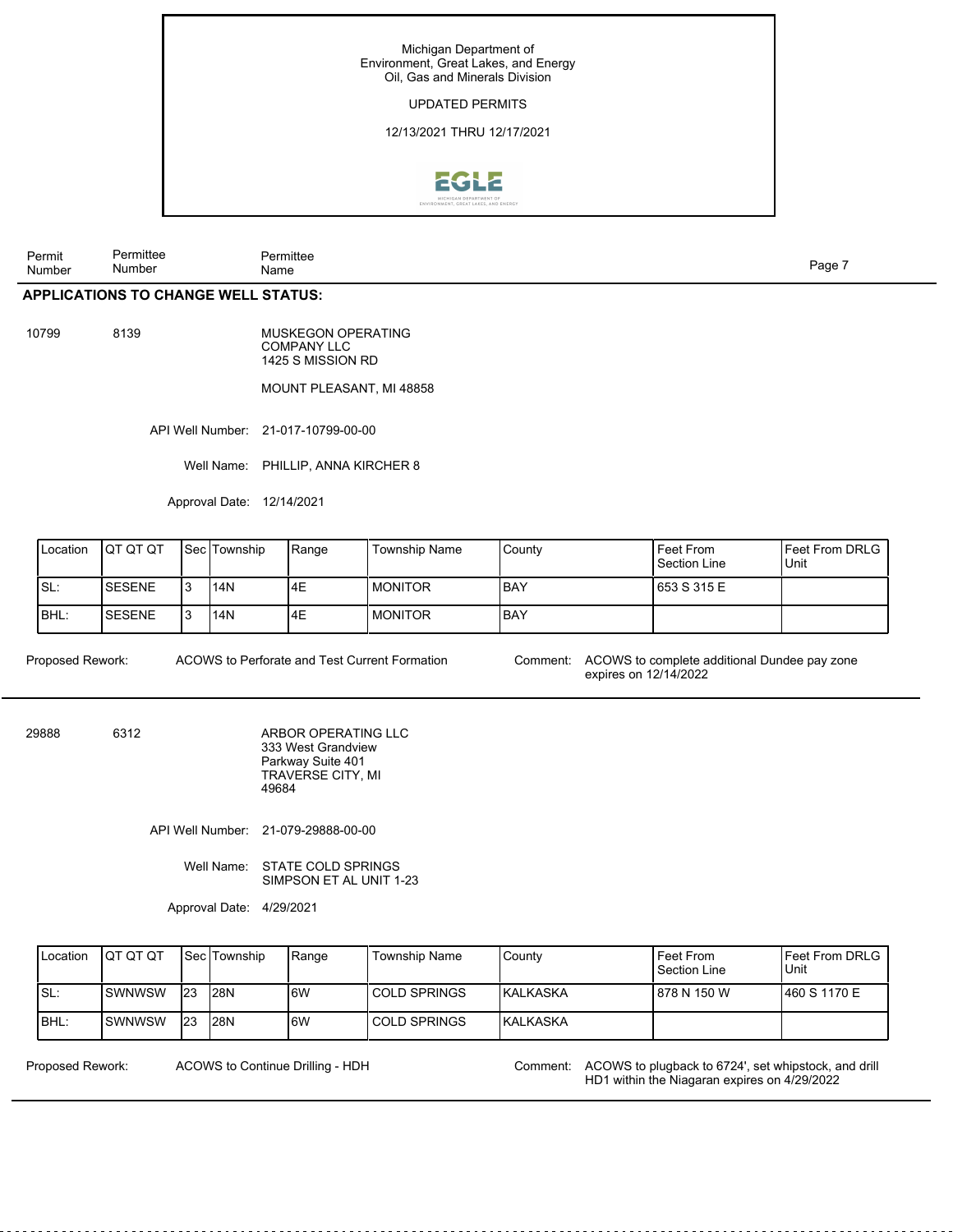

| ⊃ormi′<br>′ermit | Permittee | .<br>Permittee |  |
|------------------|-----------|----------------|--|
| Number           | Number    | Name           |  |

## **RECORD OF CHANGE OF WELL STATUS:**

37576 8139

MUSKEGON OPERATING COMPANY LLC 1425 S MISSION RD

## MOUNT PLEASANT, MI 48858

API Well Number: 21-017-37576-00-00

Well Name: WIELAND 1-35

Change Date: 9/22/2021

| <b>Location</b> | ΙΟΤ ΟΤ ΟΤ |     | l Sec lTownship | Range | <b>Township Name</b> | l Countv | Feet From<br>Section Line | <b>IFeet From DRLG</b><br>' Unit |
|-----------------|-----------|-----|-----------------|-------|----------------------|----------|---------------------------|----------------------------------|
| ISL:            | Is2SWSW   | 135 | <b>15N</b>      | 4E    | <b>IMONITOR</b>      | IBAY     | 330 S 660 W               | 330 S 660 W                      |
| IBHL:           | IS2SWSW   | 135 | <b>15N</b>      | 4E    | I MONITOR            | IBAY     |                           |                                  |

Reworked for Miscellaneous

Proposed Rework: Reworked to plugback to 3680', perf, stimulate, and test the Dundee